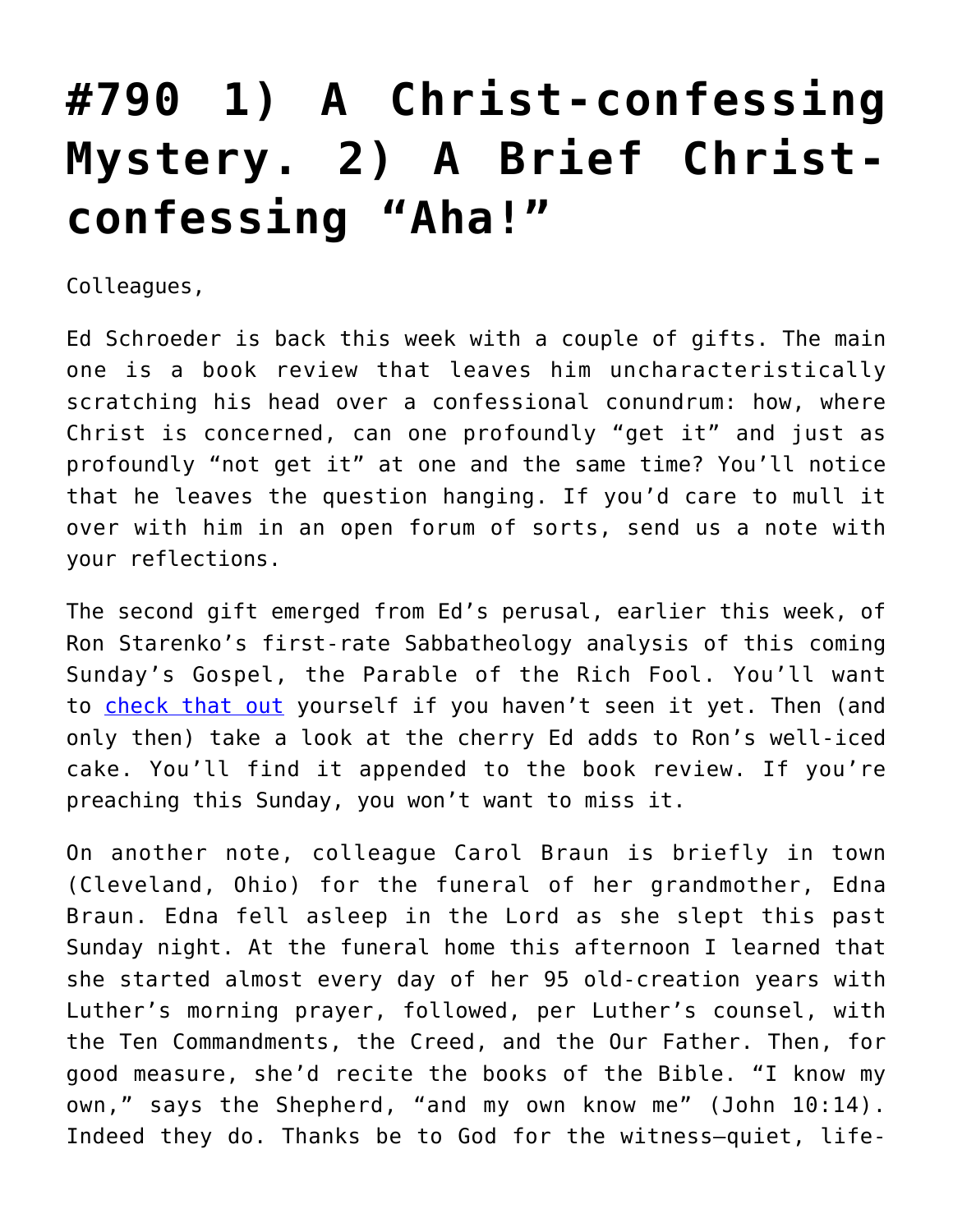long, imperceptibly effective—of one who knew him very well.

Peace and Joy, Jerry Burce, for the editorial team

Bruno Corduan, **Truth, Grace, and Security.** Eugene, Oregon: Resource Publications [Wipf & Stock] 2012, 209 pages. Paper.

This is a tough book for a Lutheran to review. Luther (and Bonhoeffer too) get quoted now and then in support of the author's theology. Yet he also tells us,

"Neither baptism nor communion are sacraments in the sense that they cause anything to happen. They are symbols of the believer's union with God." (149)

"Once we have personally accepted [Jesus'] redemptive act through repentance and conversion, we are children of the living God…. As a response for the acceptance of God's act of mercy and our new birth, we allowed ourselves to be baptized." (182)

"In baptism you declare that the bond that you have formed with God by your repentance is sealed, and you confess in the presence of God and the world:

- 1. I am now a part of Jesus…
- 2. I have been crucified with Jesus…
- 3. I have been buried with Christ…
- 4. I have been resurrected with Jesus….

None of these items is accomplished by the waters of baptism. But the baptism shows that our faith manifests itself in obedience, and we demonstrate this new obedience by baptism." (146f.)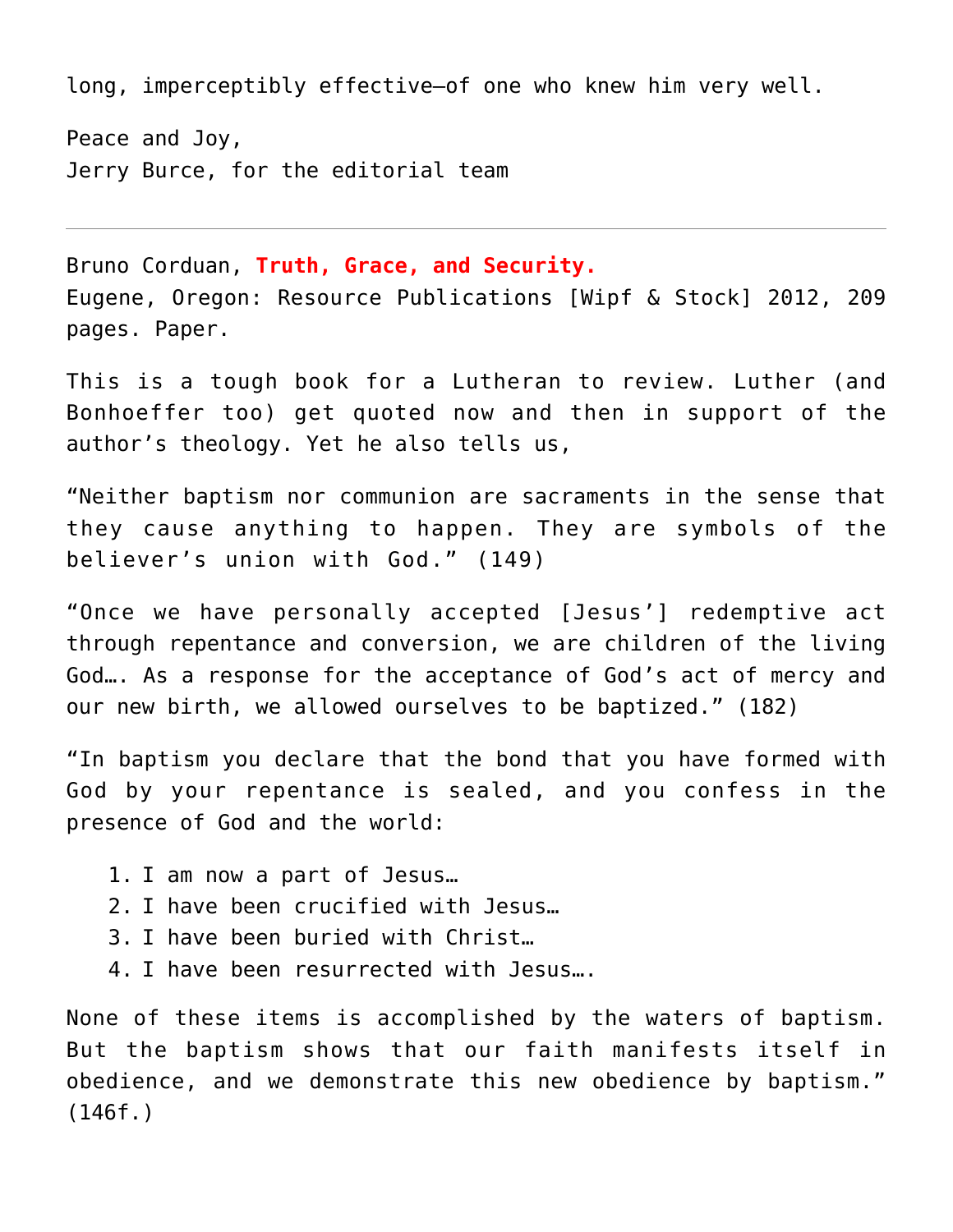So he is a Baptist, not a Lutheran. OK, there are a variety of gifts.

And as he tells us his life story in the book's first half—a nail-biter narrative of a Bible-believing, Jesus-surrendered, chutzpah-endowed teenager in Hitler's Germany—we learn that Baptist pastor is where he finally winds up late in life. But only after a wild ride, not only during the Nazi era as an adolescent, but also as a grown-up in Germany after the war in the Foreign Office. Also a bit of a ride across the faithspectrum. For it was Lutheran-land where he was born and infantbaptized in Alt Schlawe (1926) in Pomerania, Germany—not far from where my own grandfather was also born and baptized (1871).

But he's also a Methodist in the original meaning of that denominational term, namely, privy to the "method" whereby sinners become Christians: "We have to follow the proper order of events. First comes commitment to Jesus. Then comes the redemption from guilt and sin. After that comes the call to discipleship and to service in Jesus' sheltering presence" (131).

There's more. He opts for Erasmus over Luther on the topic of the human will.

- "God has created us…in order to have partners who have free wills that they will submit to his will." (181)
- "What would human beings have been without free will? We would have been like robots fully dependent on God's will. People can today, just as in the beginning, exercise their own free will." (112) [Note: from him sin has not impaired human free will.]
- So it comes as no surprise when Corduan gives humans some initiative in coming to faith: "When we make ourselves fully available to Jesus, we are grafted into him, and we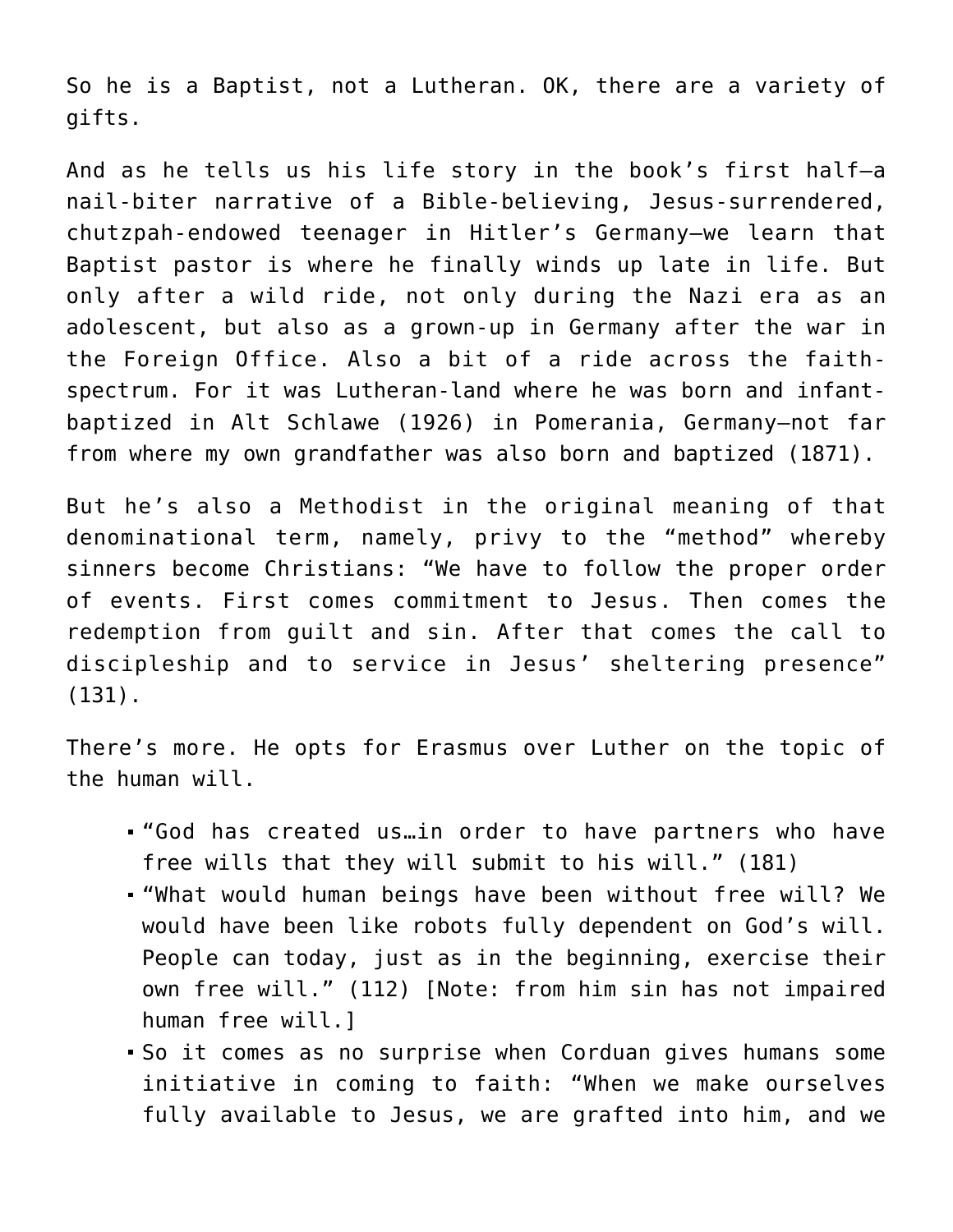are part of the body of Jesus!" (130)

The Bible is the solid rock for his faith.

- "The Bible, and only the Bible, gives us the clear instructions from the living God for making our pilgrimage through this life." (73)
- "The Bible teaches unequivocally…"
- "It is important to know what God says in the Bible and then to follow his instructions." He speaks of "the fundamentals of my faith, which I have found in the Bible" (74).
- · "The source of my faith and my assurance is simply the Bible…. The Bible is not a history book. Nonetheless the events reported within its pages are unquestionably true. And that includes the first eleven chapters of the Bible." (110)
- "Either we believe what the Bible says, or we do not" (116); "Road map to Jesus. That is the Bible" (129).
- "The Bible tells us everything we need to know." (199)
- "My faith rests on the firm foundation of the Bible." (209, the book's last page)

So why should I review a book that only puts more stress on my aged (four-score-years-plus) heart? Why doesn't he say "Gospel" in all those places where he says "Bible"? Why doesn't he see that it's not the water, but the promise "in and with the water" that makes Baptism a God-offer to me and not a me-offer to God? Why go with Erasmus and not Luther when you claim Luther on your side? And even more when you get a bigger/better Gospel with Luther's take on the human-will debate?

And I haven't yet mentioned some even bigger stressors that come to this old Augsburg confessor along with Corduan's conservative evangelicalism, but I will.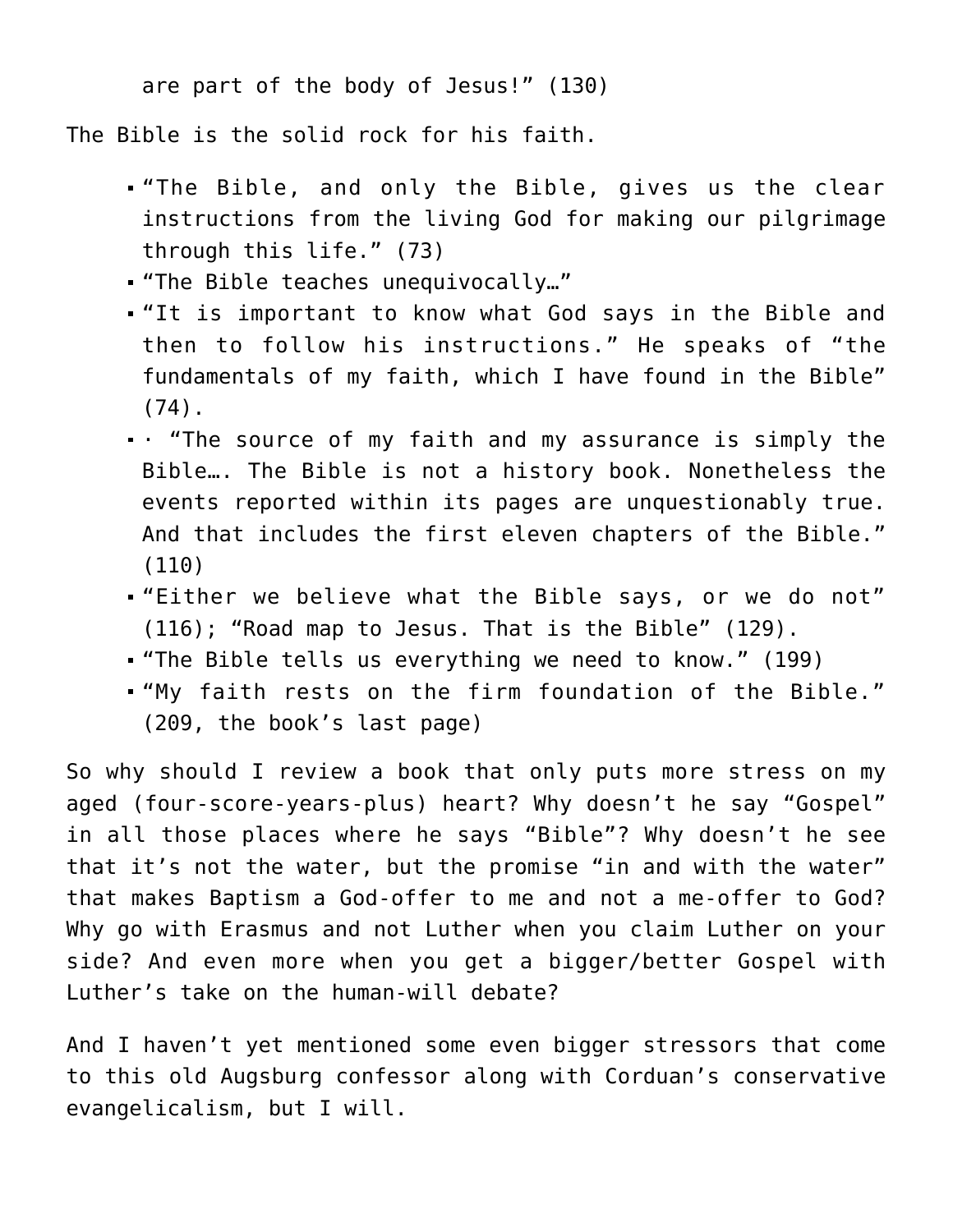- "Theologians have promulgated an erroneous concept. It is called original sin." (201)
- The dozens and dozens of times the words 'must' and 'required' and 'obedience' and 'full assurance' and 'decision' appear in the book.
- Underlying these is this: "In our conversion…we are born again; we become new creatures…. Only now, as a consequence of our renewal, is the law released to perform its real function. It provides us with an understanding of the boundaries or what is pleasing to God as we pursue a life within God's will" (81). The very first use of God's law is to give Christians the rules for living. That's almost a verbatim quote from John Calvin, spoken by him contra Luther five hundred years ago.

So why review this book at all?

- 1. Well, we both have family roots in Pomerania!
- 2. I was asked to do it.
- 3. Corduan is a Christ-confessor and a Nazi-era survivor. Both at the same time. That invites attention. I was an exchange student in Germany shortly after WWII. Many of my fellow students had also been both at the same time. I spent hours listening to them. Bruno was another such witness.

Which brings us to the first seventy pages of his book. His life story.

Alt Schlawe was Lutheran-land when Bruno was born there in 1926. His parents were members of the territorial Lutheran church, but with an add-on. They were also members of one of the Pietist "little-groups" that dotted the Lutheran landscape. "Our family lived in the Fellowship House of the 'Christian faith Community.' This evangelical fellowship, which considered itself a part of the state church, belonged to the Association of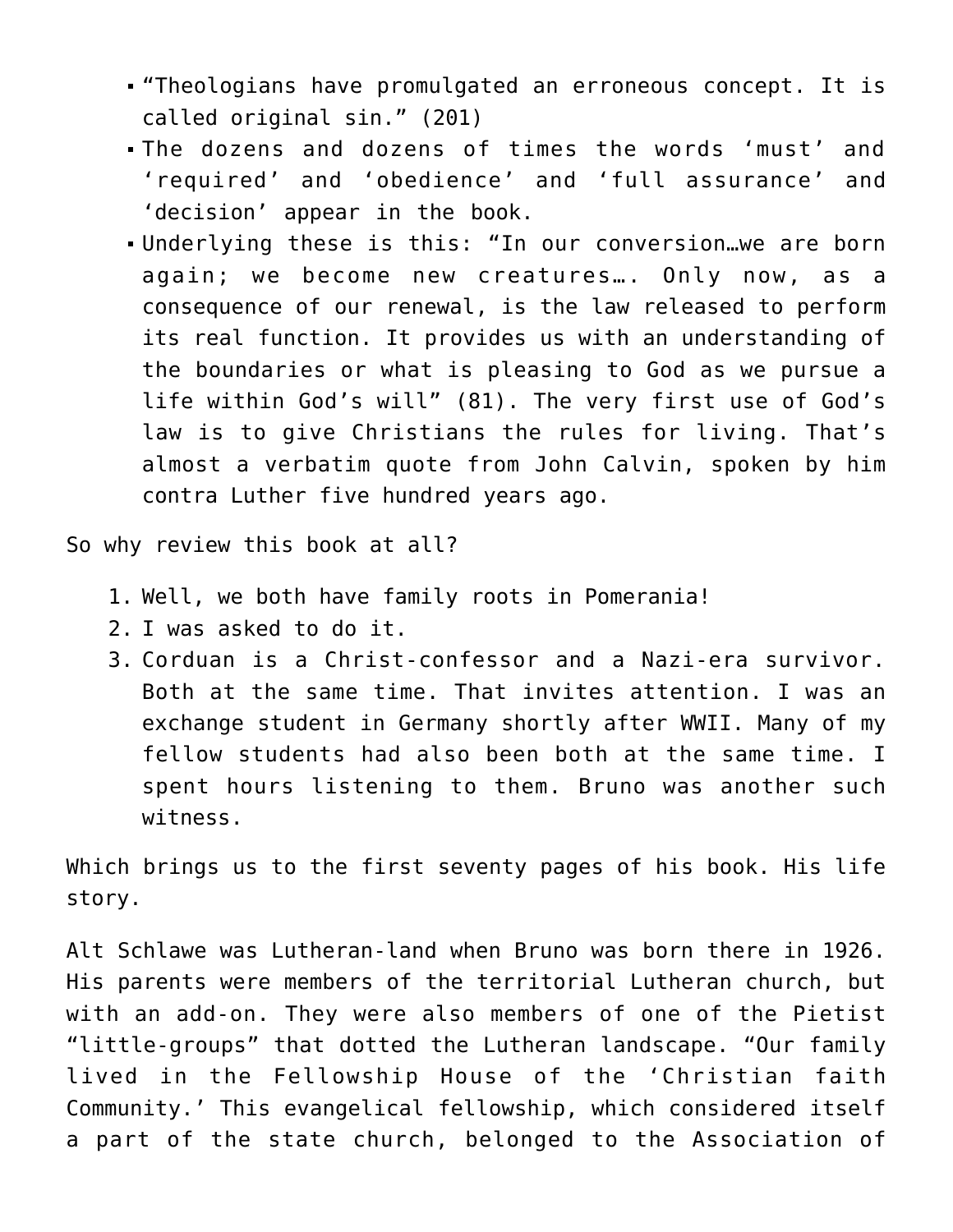Pentecostal Assemblies…. Aside from Sunday school, I also eagerly attended the children's services of the Lutheran State Church" (10).

When Bruno was eight years old, his mother died. "I had only one thought, namely, 'Where is my mommy now?' That question gripped me and did not let me go for many years. … Since my father was a lay preacher, he had a small library. I would often secretly search through it…to find the answer to the question. Through a special grace I was given a clear answer: my mommy was now with Jesus. That solution brought me peace….I simultaneously recognized the necessity of belonging to Jesus myself. I did so in the best way I knew how: by resolving to let Jesus be my Lord and turning my life over to him—quietly and without any outward ceremony." (9)

He tried to tell his father and (by then) stepmother, but "neither…took me seriously. Instead they instructed me to pursue a life style based on my works rather than on a direct relationship with my Lord. They admonished me to conform my life from then on out to God's laws and various rules of piety. I was disappointed, but not frustrated. My life with Jesus had started." (9)

And he never looked back. That's the golden thread throughout the next eighty pages of autobiography, his journey "from day laborer's son to diplomat," which is the actual title of his German original book.

He concludes: "I was born a weak baby in the bleak hut of a day laborer, and my chances for survival, let alone 'success' were bleak as well. But in the preceding pages, I have pointed out that God is not dependent on our human qualifications. He can use us without formal scholar training and degrees. Jesus, my Lord, saved me, and I trusted in him. It was he who enabled me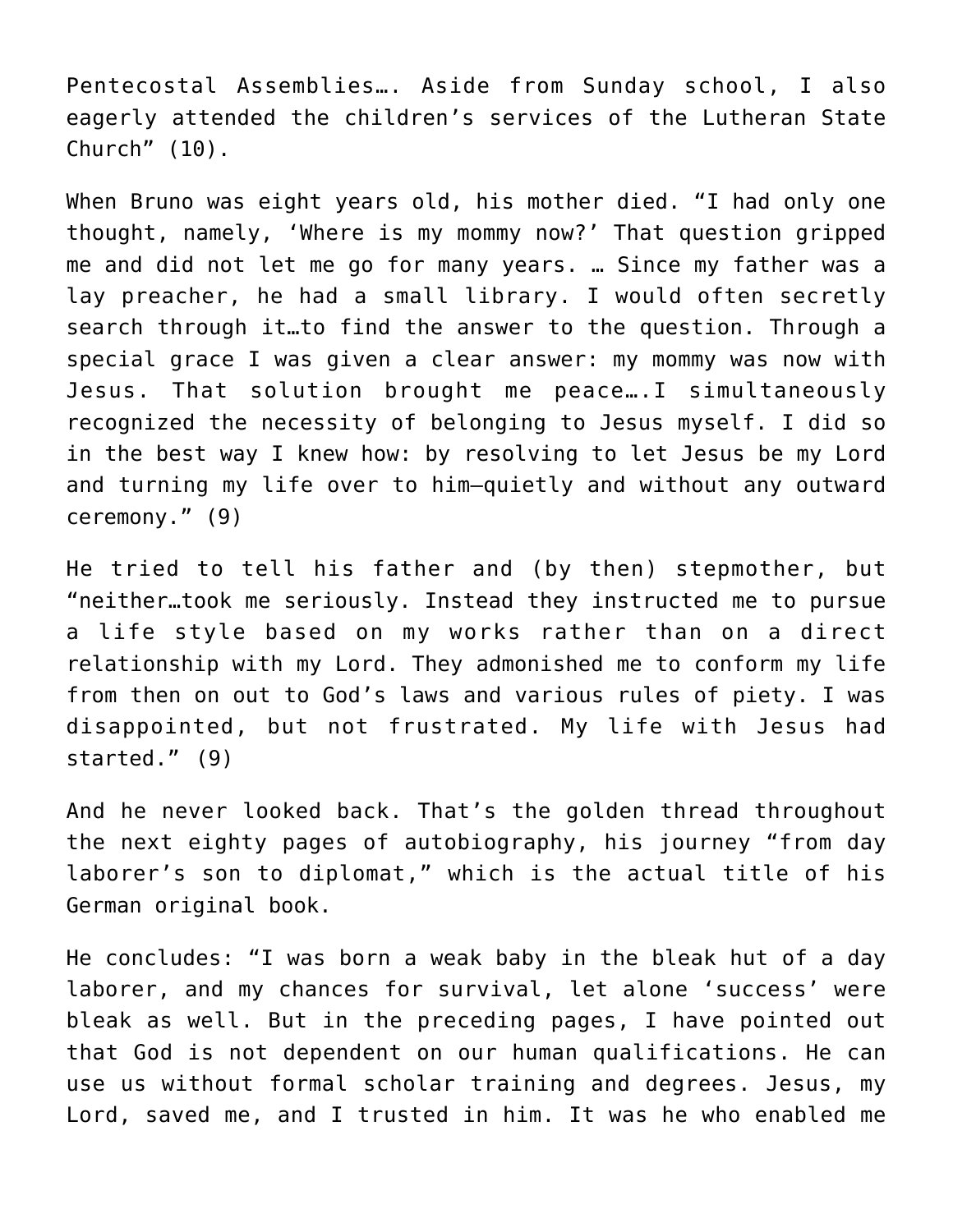to accomplish all that I have done both professionally and in his service for the proclamation of the gospel. I have recorded some of these events in order to give hope and courage to those who are struggling with their faith." (69)

Here are the teen-age segments of that wild ride:

- 1. School Years during the Hitler Regime
- 2. Membership in the Hitler Youth
- 3. Call Up for Military Service
- 4. In the Navy
- 5. Testimony on Board a Wrecked Ship

He'd just turned 19 when the war ended.

When one of our neighbors here at the old folks' home, a German woman born the same year as Bruno, who also survived Hitler's twelve-year-long Third Reich, read the book, she said, "I can't believe that he was such a Jesus-witness and still survived under Hitler. But it sounds like he's telling the truth."

Bruno's adulthood in postwar Germany is also a wild ride. With no university education—an absolute MUST, doctor's degree included, in order to be anybody in Germany—doors open for him into federal government service. He becomes a diplomat for the German government and for NATO, negotiating multimillion-dollar contracts, achieving greater success than anyone could have imagined. All the while actively linked to the conservative evangelical heritage of his childhood, that now puts him into a pastoral role at "Christus-kirche" in his retirement community, "Pilgerheim" [Pilgrims' Home] in Weltersbach, Germany.

For this reviewer, this book was a wild ride too. A yin/yang, with my yea, yea, yea during the Part 1 autobiography, "A Life Guided by Jesus: The Son of a Day Laborer Becomes a Diplomat." Then my ouch, ouch, ouch while reading Part 2, "Basic Concepts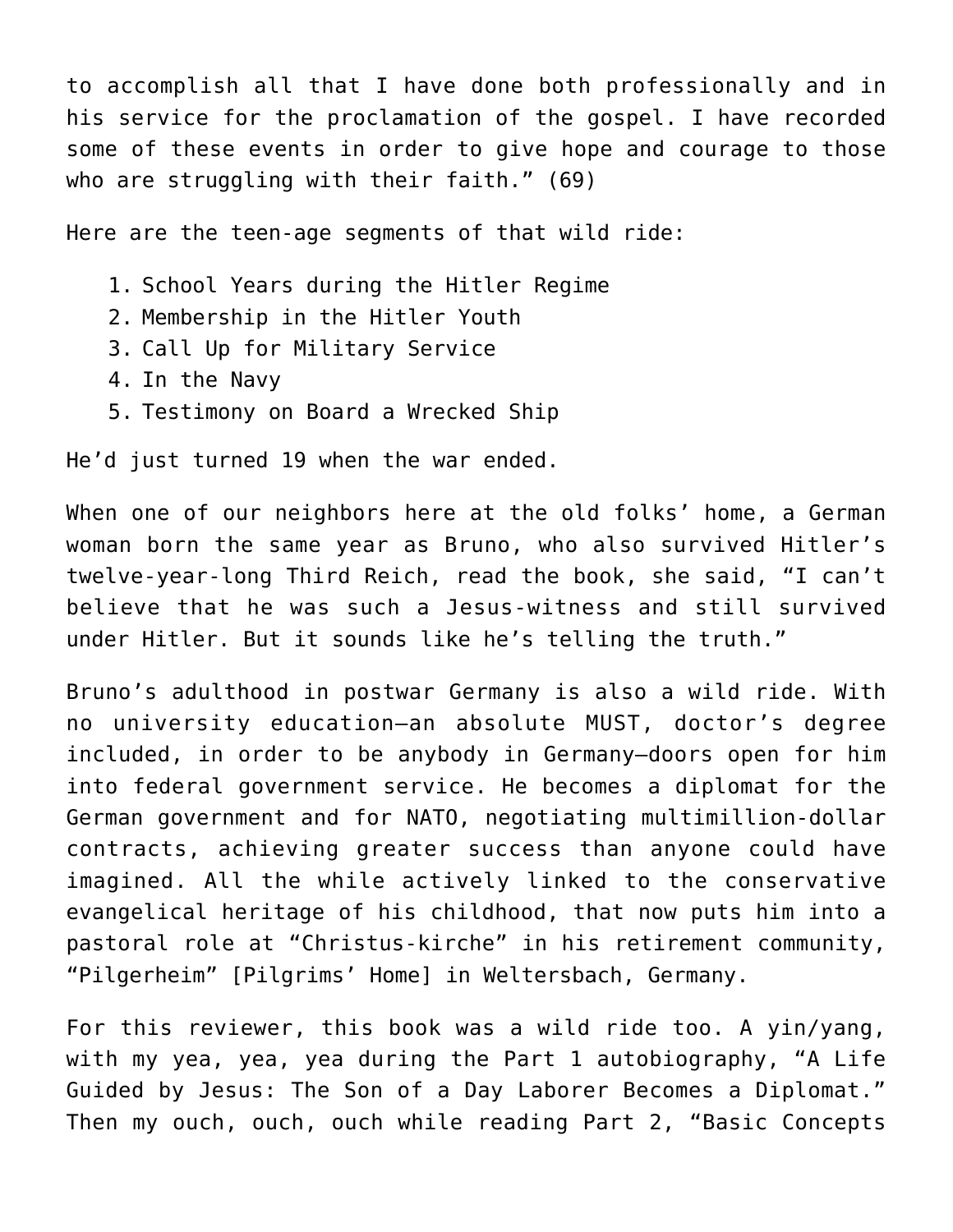Derived from the Bible" that have "led and encouraged me throughout my long life" (73). He was 82, a widower, when he wrote that.

How to connect the yin and the yang?

One facet of this conundrum showed up for me when Bruno quoted several verses of Bonhoeffer's hymn "By Gracious Powers." Key elements of Lutheran theology that anchored Dietrich's faith are pointedly negated in Bruno's "basic concepts." How does that compute?

There is one item that never appears on Bruno's pages. He never tells of any "Anfechtung," any challenge, that ever threatened his Jesus-connection. Maybe there were some and he never told us. Jesus and Bruno are always side-by-side in the rollercoaster ride of his life, and never do we hear that either of them ever fell out, stepped out, of the roller-coaster car. Were all those years so un-conflicted? No valleys, no shadows? Or was it another "special grace," more of the same as the one that answered his Anfechtung at age 8 about his mother, that then led to his primal bonding with Jesus? Special grace indeed that would be.

For now, the best may be for me to remember that "there are a variety of gifts, but the same spirit."

Yet I can't comprehend why items that sound like gifts to me—gifts linked to the Gospel-hub of the wagon-wheel of theology—are un-gifts for Bruno. Gifts such as:

- Baptism and the Lord's supper as Gospel-promise offers;
- God's law as not the best guide for the Christian life, but Christ himself as Lord and Master;
- Free will as not only not necessary (while Bruno says it is, with extensive rational argument), but conflictive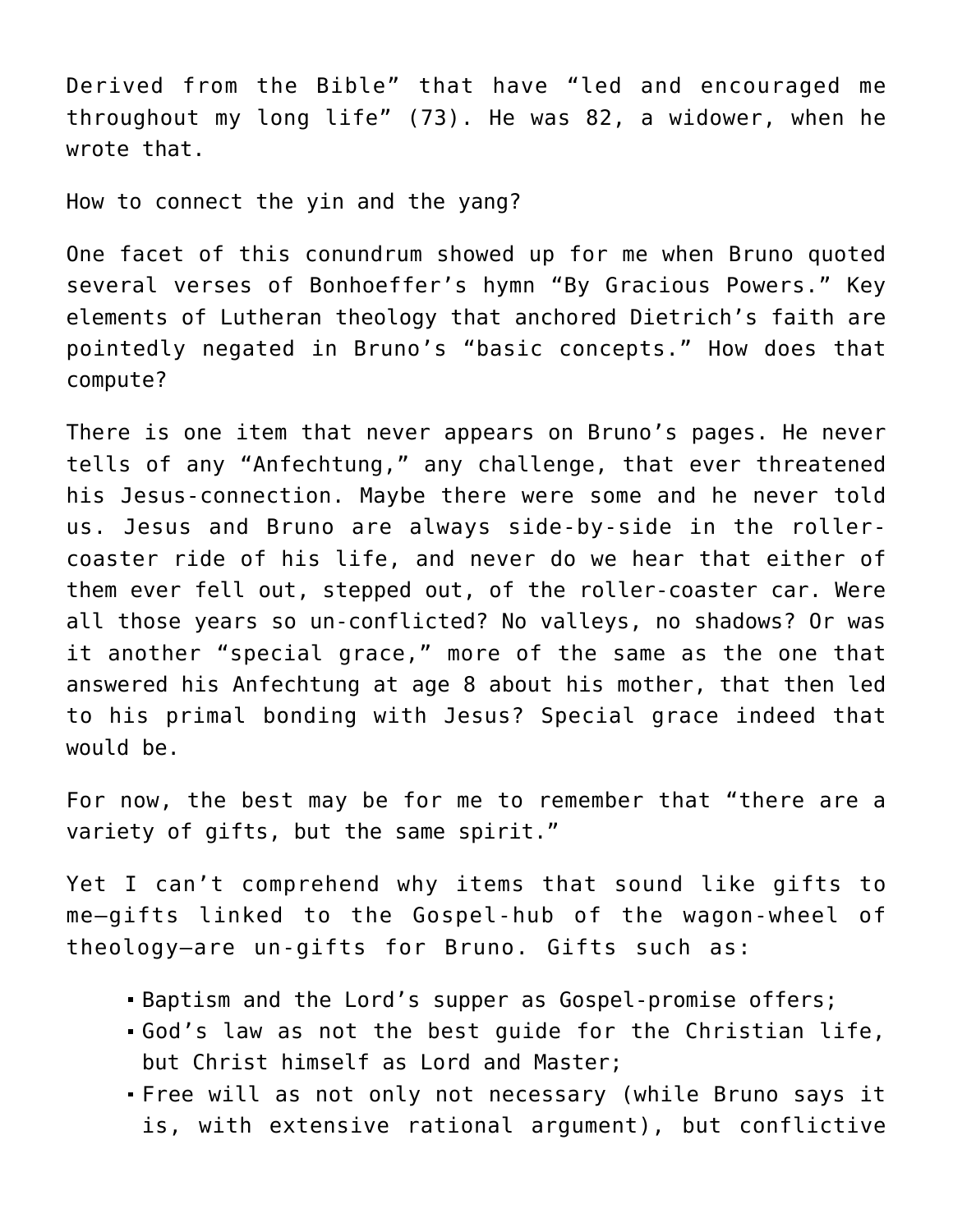with the Gospel, a Pelagian slide toward Christ having died in vain;

the Aha! that "require" and "must" (you gotta!) are the rhetoric of God's law, now blessedly replaced with the Gospel's vocabulary of "offer" and "you get to."

Now closer to 83 than to 82, I'll pass this on to you cocrossers. If you see more light at the end of my tunnel, speak up.

Peace and Joy! Ed Schroeder

*Addendum: a reflection on Luke 12:13, in a note to Pr. Ron Starenko—*

"Someone in the crowd said to (Jesus), 'Teacher, tell my brother to divide the family inheritance with me.' But he said to him, 'Friend, who set me to be judge or arbitrator over you?'"

[This] line of the pericope…has recently brought a new Aha! to me.

Namely, that Jesus says "no" to being a judge or arbiter of "justice" in the realm of God's left hand. "Not my job."

Thus contradicting all the never-ending drumbeats today for Jesus as the challenger to the Roman Empire, as crusader for peace and justice in the old creation, as peasant revolutionary against the system, etc. Ad nauseam.

"Not my job" he says here. "Abba has assigned to me another task, another agenda. To get sinners forgiven. Too bad, if y'all think that's a trivial assignment. Or that anybody can do it. Or that since Good Friday and Easter it's all over and there are no more sinners around who need forgiveness. So you Christians can